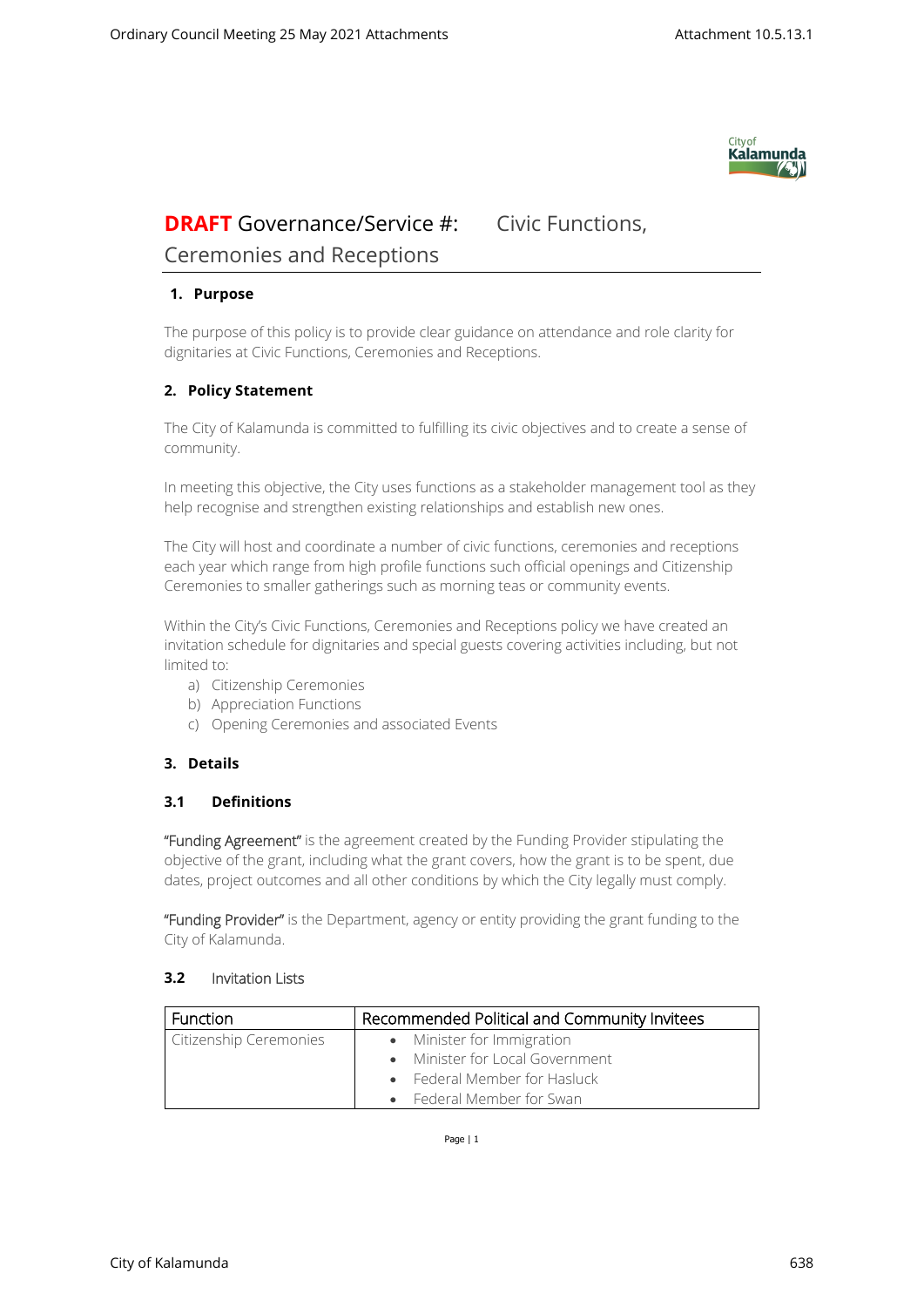

|                                                                                                | Member for Forrestfield<br>Member for Kalamunda<br>Member for Darling Range<br>$\bullet$<br>Members of the East Metropolitan Region<br>$\bullet$<br>Current City of Kalamunda Councillors.<br>$\bullet$<br><b>WAPOL Representative</b><br>$\bullet$<br>Any other party as required by the Department of<br>$\bullet$<br>Home Affairs                                                                                                                                                                                                              |
|------------------------------------------------------------------------------------------------|---------------------------------------------------------------------------------------------------------------------------------------------------------------------------------------------------------------------------------------------------------------------------------------------------------------------------------------------------------------------------------------------------------------------------------------------------------------------------------------------------------------------------------------------------|
| Appreciation Functions                                                                         | Current City of Kalamunda Councillors.<br>$\bullet$<br>Dignitaries of specific relevance to the function and<br>in line with any predetermined requirements such<br>as a funding agreement.<br>Freeman of the City of Kalamunda                                                                                                                                                                                                                                                                                                                   |
| Opening Ceremonies and<br><b>Associated Events</b><br>(including Turning of the<br>Sod Events) | Federal Member for Hasluck and Swan<br>Member for Kalamunda and Forrestfield<br>Members for the East Metropolitan Region<br>$\bullet$<br>Ministers holding related portfolios.<br>$\bullet$<br>Current City of Kalamunda Councillors.<br>$\bullet$<br>Freeman of the City of Kalamunda<br>$\bullet$<br>Community Groups or members specifically<br>$\bullet$<br>involved in the project.<br>Project reference Groups - where applicable<br>Representatives from a Funding Provider<br>Any other parties as required under a funding<br>agreement. |

## **3.3 Civic Functions, Ceremonies and Receptions – General**

The final date, time and invitation list shall be determined by the Mayor, in conjunction with the Chief Executive Officer (CEO).

Restrictions on numbers of official parties may occur and, in this case, the Official party shall be determined by the Mayor, in conjunction with the CEO.

## **3.4 Protocols**

- a) The Mayor is the elected spokesperson and is to undertake any official duties in accordance with their role in Office.
- b) All behaviour to be in accordance with the Code of Conduct.
- c) The Mayor can delegate to the Deputy Mayor or a Councillor where they are unable to attend.

Page | 2